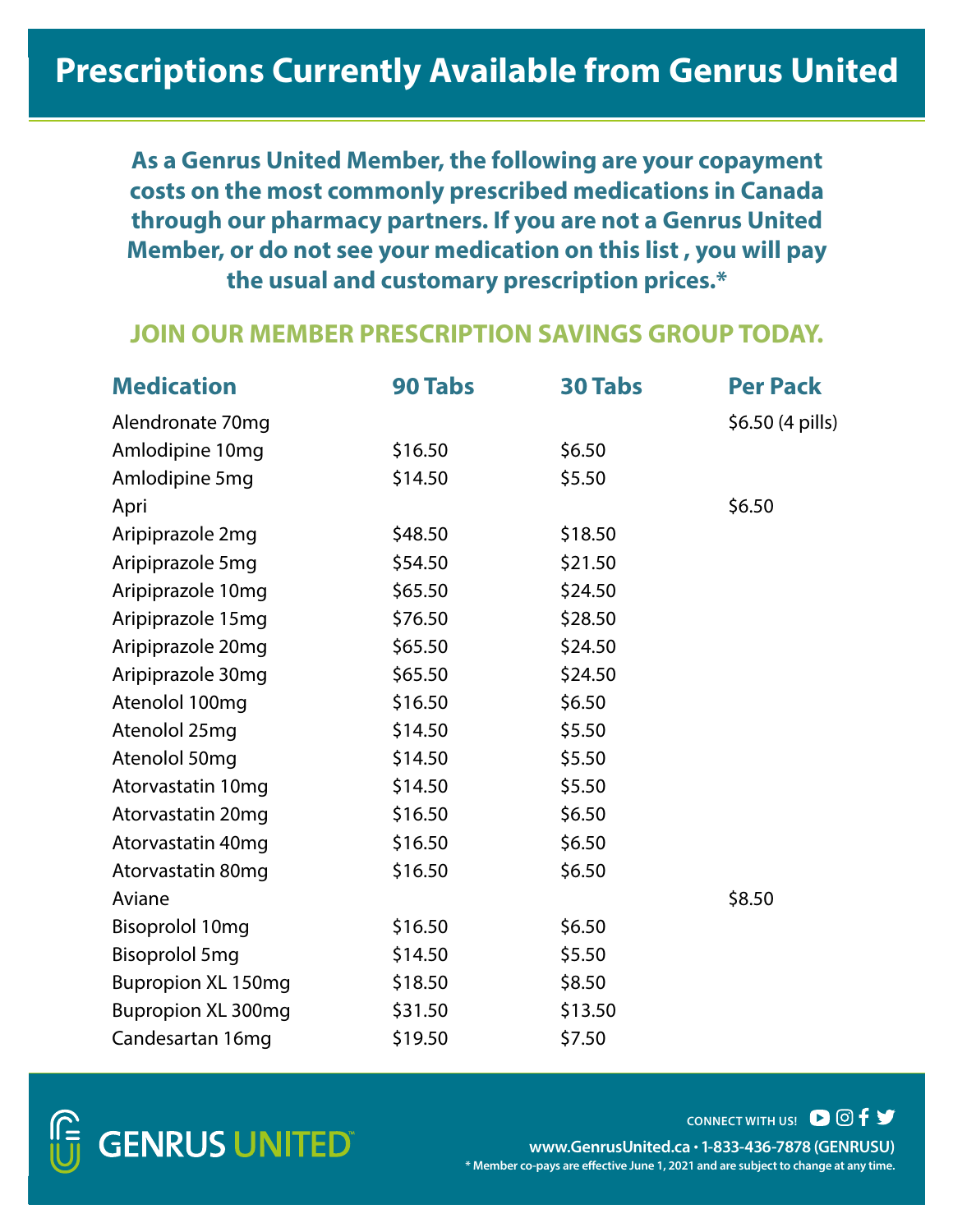| <b>Medication</b>  | <b>90 Tabs</b> | <b>30 Tabs</b> | <b>Per Pack</b> |
|--------------------|----------------|----------------|-----------------|
| Candesartan 32mg   | \$19.50        | \$7.50         |                 |
| Candesartan 8mg    | \$19.50        | \$7.50         |                 |
| Celecoxib 100mg    | \$16.50        | \$6.50         |                 |
| Celecoxib 200mg    | \$27.50        | \$10.50        |                 |
| Citalopram 20mg    | \$14.50        | \$5.50         |                 |
| Citalopram 40mg    | \$14.50        | \$5.50         |                 |
| Clopidogrel 75mg   | \$25.50        | \$9.50         |                 |
| Donepezil 10mg     | \$24.50        | \$10.50        |                 |
| Duloxetine 30mg    | \$27.50        | \$9.50         |                 |
| Duloxetine 60mg    | \$54.50        | \$18.50        |                 |
| Enalapril 10mg     | \$16.50        | \$6.50         |                 |
| Enalapril 20mg     | \$22.50        | \$8.50         |                 |
| Enalapril 5mg      | \$16.50        | \$6.50         |                 |
| Escitalopram 10mg  | \$16.50        | \$6.50         |                 |
| Escitalopram 20mg  | \$16.50        | \$6.50         |                 |
| Esomeprazole 40mg  | \$78.50        | \$29.50        |                 |
| Ezetimibe 10mg     | \$17.50        | \$7.50         |                 |
| Finasteride 5mg    | \$27.50        | \$10.50        |                 |
| Fluoxetine 20mg    | \$22.50        | \$8.50         |                 |
| Furosemide 20mg    | \$9.50         | \$3.50         |                 |
| Furosemide 40mg    | \$10.50        | \$4.50         |                 |
| Gabapentin 100mg   | \$5.50         | \$2.50         |                 |
| Gabapentin 300mg   | \$9.50         | \$4.50         |                 |
| Gabapentin 400mg   | \$10.50        | \$5.50         |                 |
| Gabapentin 600mg   | \$14.50        | \$6.50         |                 |
| Gliclazide MR 30mg | \$10.50        | \$4.50         |                 |
| HCT 25mg           | \$8.50         | \$3.50         |                 |
| Irbesartan 150mg   | \$20.50        | \$7.50         |                 |
| Irbesartan 300mg   | \$20.50        | \$7.50         |                 |
| Irbesartan/HCT     | \$20.50        | \$7.50         |                 |
| Lamotrigine 100mg  | \$26.50        | \$10.50        |                 |

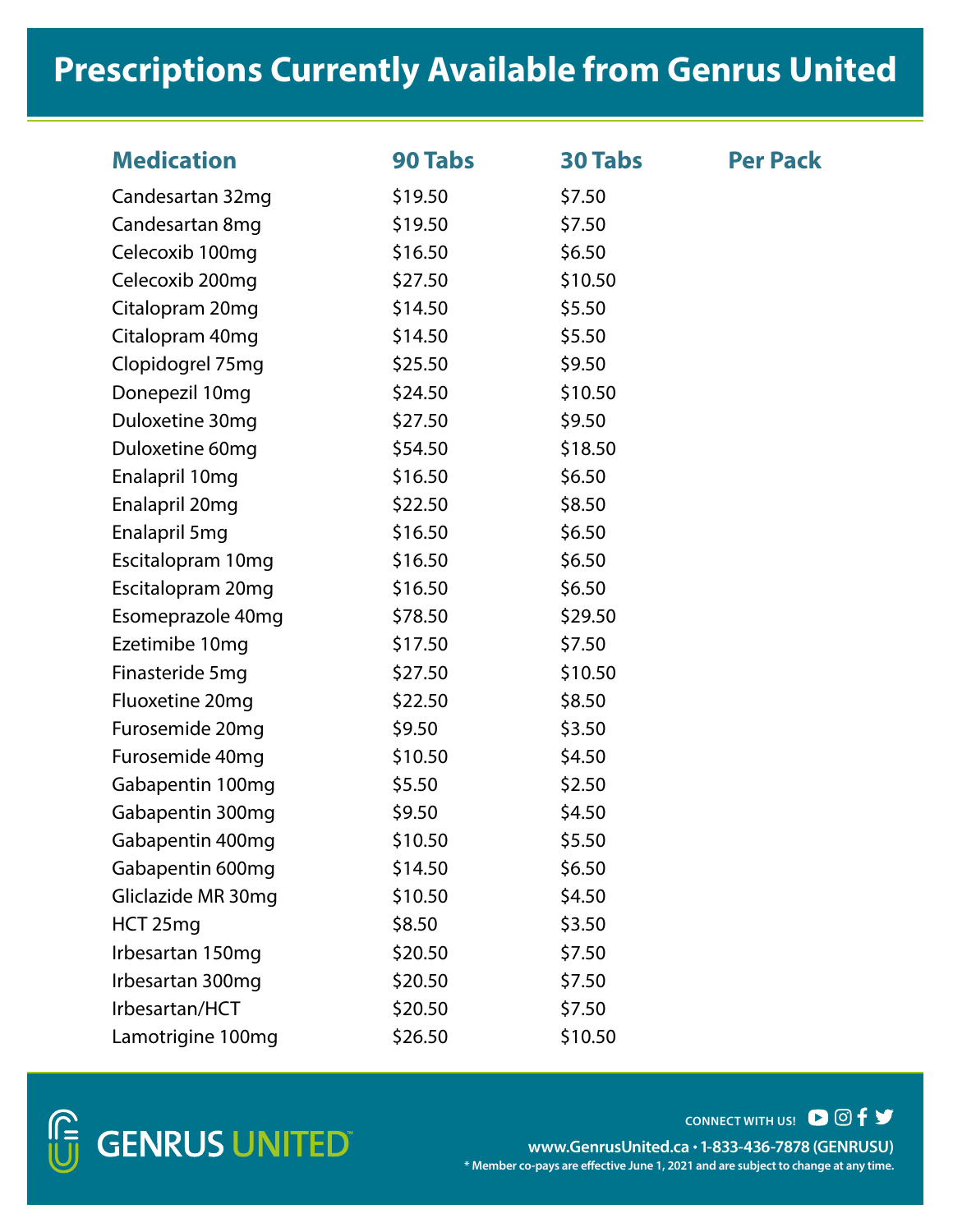| <b>Medication</b>     | <b>90 Tabs</b> | <b>30 Tabs</b> | <b>Per Pack</b> |
|-----------------------|----------------|----------------|-----------------|
| Lamotrigine 150mg     | \$39.50        | \$13.50        |                 |
| Lamotrigine 25mg      | \$12.50        | \$4.50         |                 |
| Lansoprazole 30mg     | \$39.50        | \$15.50        |                 |
| Levetiracetam 250mg   | \$25.50        | \$10.50        |                 |
| Levetiracetam 500mg   | \$28.50        | \$12.50        |                 |
| Levetiracetam 750mg   | \$48.50        | \$17.50        |                 |
| Lisinopril 10mg       | \$18.50        | \$7.50         |                 |
| Lisinopril 20mg       | \$18.50        | \$7.50         |                 |
| Lisinopril 5mg        | \$18.50        | \$7.50         |                 |
| Losartan 100mg        | \$23.50        | \$9.50         |                 |
| Losartan 50mg         | \$23.50        | \$9.50         |                 |
| Losartan/HCT          | \$23.50        | \$9.50         |                 |
| Meloxicam 15mg        | \$19.50        | \$7.50         |                 |
| Meloxicam 7.5mg       | \$16.50        | \$6.50         |                 |
| Metformin 500mg       | \$7.50         | \$4.50         |                 |
| Metoprolol 100mg      | \$16.50        | \$6.50         |                 |
| Metoprolol 25mg       | \$10.50        | \$4.50         |                 |
| Mirtazapine 15mg      | \$16.50        | \$6.50         |                 |
| Mirtazapine 30mg      | \$20.50        | \$8.50         |                 |
| Metoprolol 50mg       | \$10.50        | \$4.50         |                 |
| Montelukast 10mg      | \$24.50        | \$9.50         |                 |
| Naproxen 250mg        | \$10.50        | \$4.50         |                 |
| Naproxen 375mg        | \$14.50        | \$5.50         |                 |
| Naproxen 500mg        | \$18.50        | \$7.50         |                 |
| Olanzepine 10mg       | \$39.50        | \$15.50        |                 |
| Olanzepine 5mg        | \$22.50        | \$8.50         |                 |
| Olmesartan HCT20/12.5 | \$34.50        | \$13.50        |                 |
| Olmesartan HCT40/12.5 | \$34.50        | \$13.50        |                 |
| Olmesartan HCT40/25   | \$34.50        | \$13.50        |                 |
| Olmesartan 20mg       | \$20.50        | \$8.50         |                 |
| Olmesartan 40mg       | \$20.50        | \$8.50         |                 |

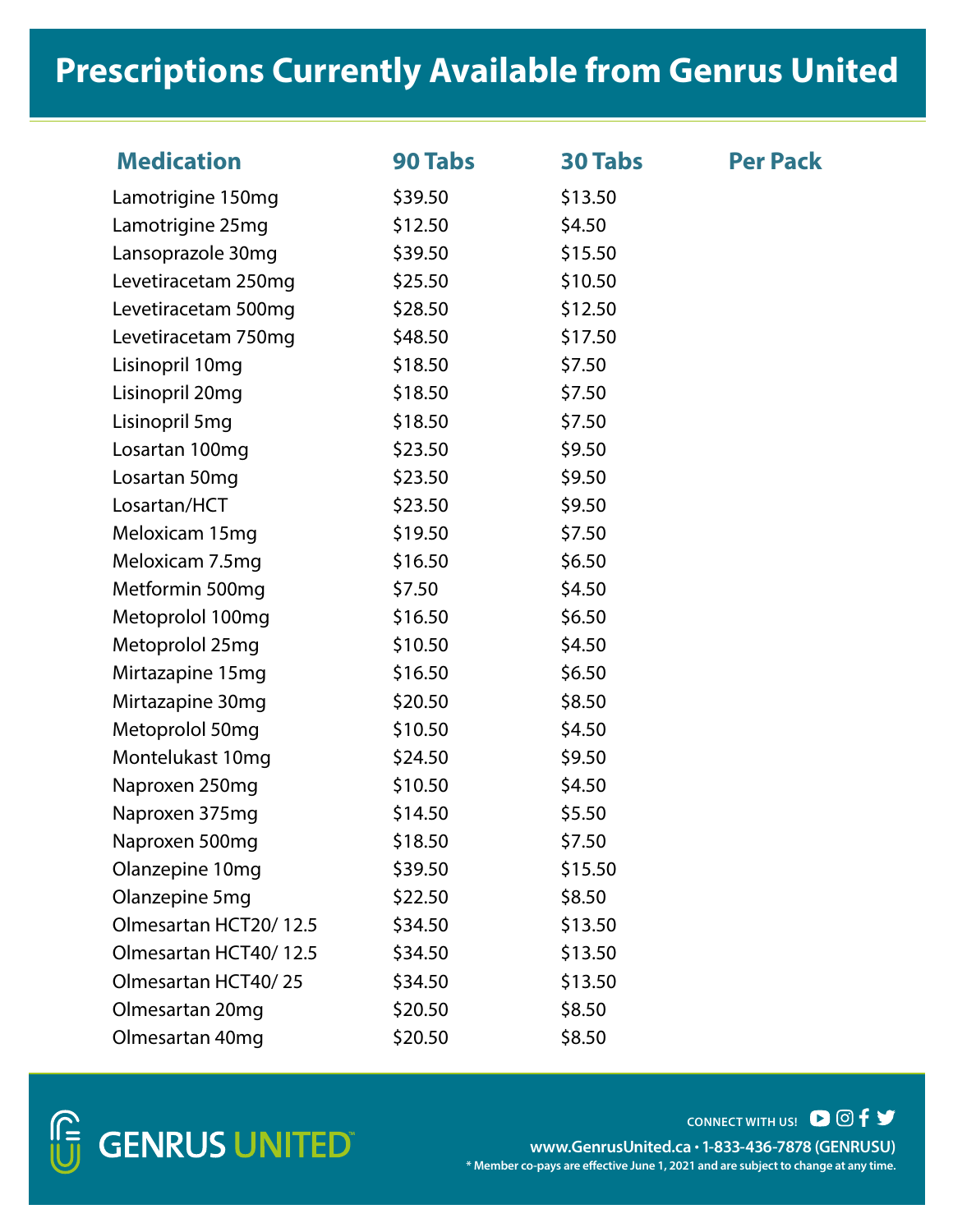| <b>Medication</b>       | <b>90 Tabs</b> | <b>30 Tabs</b> | <b>Per Pack</b> |
|-------------------------|----------------|----------------|-----------------|
| Omeprazole 20mg         | \$23.50        | \$9.50         |                 |
| Pantoprazole 40mg (Mag) | \$16.50        | \$6.50         |                 |
| Pantoprazole 40mg       | \$16.50        | \$6.50         |                 |
| Paroxetine 10mg         | \$59.50        | \$24.50        |                 |
| Paroxetine 20mg         | \$25.50        | \$10.50        |                 |
| Paroxetine 30mg         | \$25.50        | \$10.50        |                 |
| Perindopril 2mg         | \$11.50        | \$4.50         |                 |
| Perindopril 4mg         | \$13.50        | \$5.50         |                 |
| Perindopril 8mg         | \$16.50        | \$7.50         |                 |
| Perindopril 4mg/1.25mg  | \$26.50        | \$10.50        |                 |
| Perindopril 8mg/2.5mg   | \$26.50        | \$10.50        |                 |
| Pregabalin 150mg        | \$25.50        | \$9.50         |                 |
| Pregabalin 50mg         | \$19.50        | \$7.50         |                 |
| Pregabalin 75mg         | \$21.50        | \$8.50         |                 |
| Quetiapine 25mg         | \$15.50        | \$6.50         |                 |
| Quetiapine 100mg        | \$17.50        | \$7.50         |                 |
| Quetiapine 200mg        | \$19.50        | \$8.50         |                 |
| Quetiapine 300mg        | \$28.50        | \$10.50        |                 |
| Quetiapine XR 50mg      | \$39.50        | \$13.50        |                 |
| Quetiapine XR 150mg     | \$59.50        | \$21.50        |                 |
| Quetiapine XR 200mg     | \$79.50        | \$27.50        |                 |
| Quetiapine XR 300mg     | \$125.50       | \$44.50        |                 |
| Quetiapine XR 400mg     | \$164.50       | \$56.50        |                 |
| Rabeprazole 20mg        | \$15.50        | \$6.50         |                 |
| Ramipril 10mg           | \$14.50        | \$5.50         |                 |
| Ramipril 10/12.5        | \$14.50        | \$5.50         |                 |
| Ramipril 2.5mg          | \$14.50        | \$5.50         |                 |
| Ramipril 5mg            | \$14.50        | \$5.50         |                 |
| Ramipril 5/12.5         | \$14.50        | \$5.50         |                 |
| Ranitidine 150mg        | \$16.50        | \$6.50         |                 |
| Ranitidine 300mg        | \$21.50        | \$8.50         |                 |

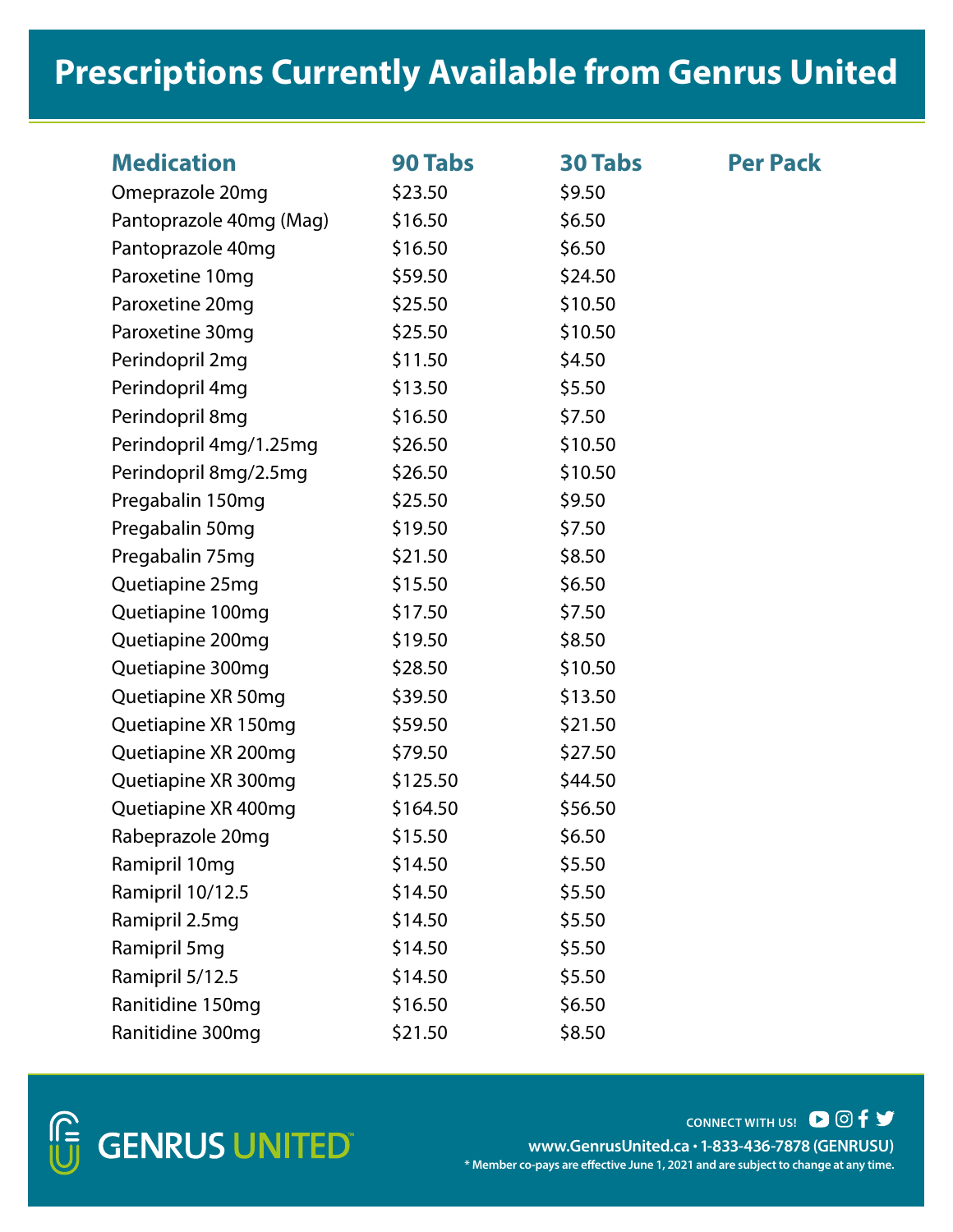| <b>Medication</b>       | <b>90 Tabs</b> | <b>30 Tabs</b>    | <b>Per Pack</b>   |
|-------------------------|----------------|-------------------|-------------------|
| Risperidone 0.25mg      | \$13.50        | \$6.50            |                   |
| Risperidone 0.5mg       | \$18.50        | \$8.50            |                   |
| Risperidone 1mg         | \$19.50        | \$9.50            |                   |
| Risperidone 2mg         | \$26.50        | \$12.50           |                   |
| Risedronate 35mg        |                |                   | \$6.50 (4 pills)  |
| Rosuvastatin 10mg       | \$14.50        | \$5.50            |                   |
| Rosuvastatin 20mg       | \$14.50        | \$5.50            |                   |
| Rosuvastatin 40mg       | \$16.50        | \$6.50            |                   |
| Salbutamol INH          |                | \$8.50 (1 device) |                   |
| Sertraline 100mg        | \$24.50        | \$9.50            |                   |
| Sertraline 25mg         | \$14.50        | \$5.50            |                   |
| Sertraline 50mg         | \$24.50        | \$9.50            |                   |
| Sildenafil 100mg        |                |                   | \$15.50 (4 pills) |
| Simvastatin 10mg        | \$16.50        | \$6.50            |                   |
| Simvastatin 20mg        | \$22.50        | \$8.50            |                   |
| Simvastatin 40mg        | \$22.50        | \$8.50            |                   |
| Simvastatin 80mg        | \$22.50        | \$8.50            |                   |
| Spironolactone 100mg    | \$36.50        | \$15.50           |                   |
| Spironolactone 25mg     | \$19.50        | \$7.50            |                   |
| Sumatriptan 100mg       |                |                   | \$14.50 (6 pills) |
| Tadalafil 20mg          |                |                   | \$22.50 (4 pills) |
| Tamsulosin CR 0.4mg     | \$19.50        | \$8.50            |                   |
| Telmisartan 40mg        | \$22.50        | \$8.50            |                   |
| Telmisartan 80mq        | \$22.50        | \$8.50            |                   |
| Telmisartan HCT 40/12.5 | \$22.50        | \$8.50            |                   |
| Telmisartan HCT 80/12.5 | \$22.50        | \$8.50            |                   |
| Trazodone 100mg         | \$11.50        | \$4.50            |                   |
| Trazodone 50mg          | \$8.50         | \$3.50            |                   |
| Valsartan 40mg          | \$22.50        | \$8.50            |                   |
| Valsartan 80mg          | \$22.50        | \$8.50            |                   |
| Valsartan 160mg         | \$22.50        | \$8.50            |                   |